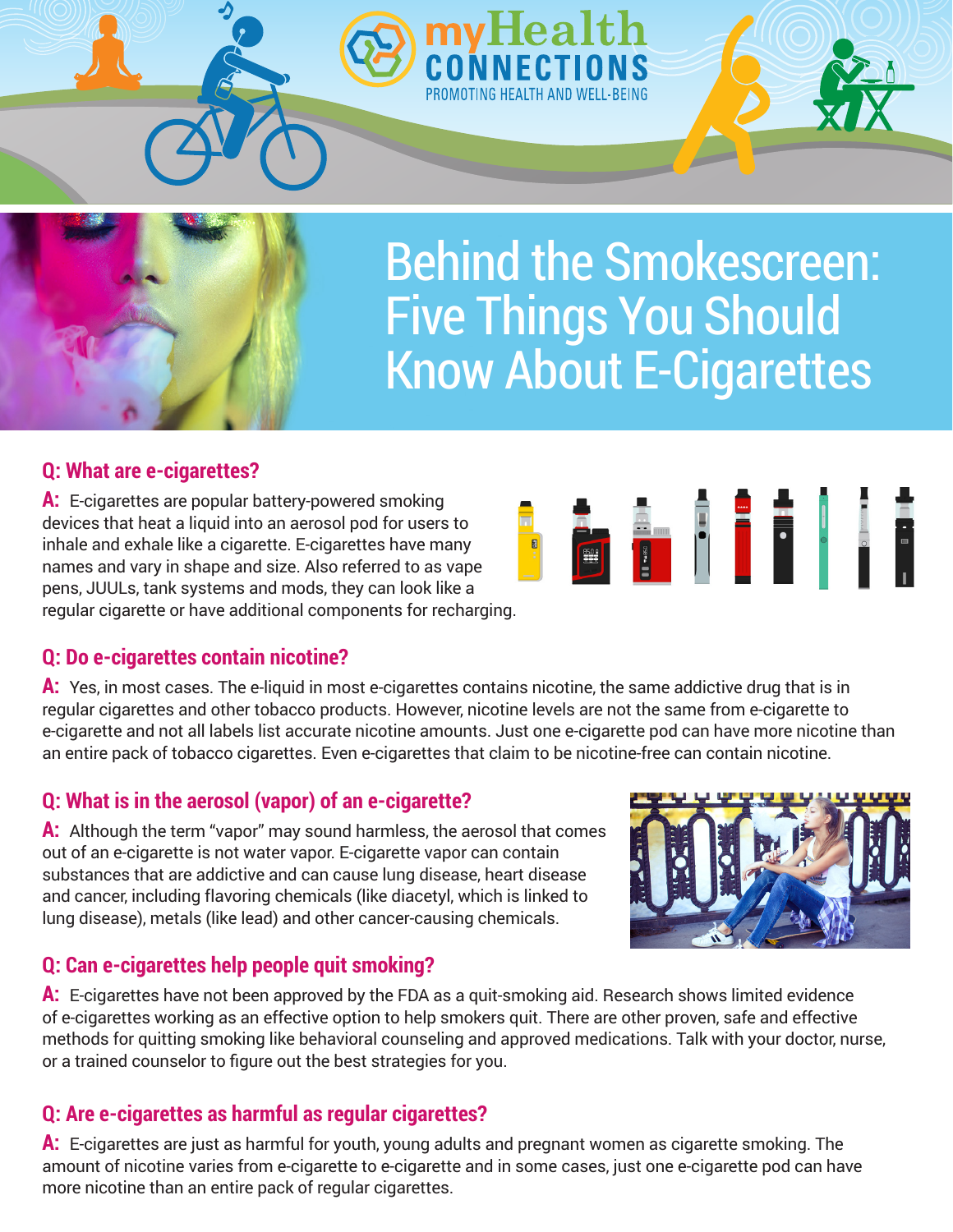# E-Cigarettes and Youth: What Parents Should Know



As of 2018, the **[U.S. Surgeon General declared e-cigarette use among](https://e-cigarettes.surgeongeneral.gov/resources.html)  [youth to be a national health epidemic](https://e-cigarettes.surgeongeneral.gov/resources.html)** and urged action to stop the use of e-cigarettes among teens and adolescents. E-cigarettes, like cigarette smoking, can be especially harmful for **[developing babies](https://mothertobaby.org/fact-sheets/e-cigarettes/pdf/)**, children, pregnant women and young adults into their 20's in terms of brain development, behavioral risks and addiction.

# **Key statistics**

- One in five teens have reported vaping nicotine, according to the National Institutes of Health reports.
- In 2015, more than a quarter of students in grades six through 12 and more than a third of young adults had tried e-cigarettes.
- E-cigarette use in youth dramatically increased in 2018 compared to 2017: – 48 percent increase of e-cigarette use by middle school students.
	- 78 percent increase in e-cigarette use by high school students.
- Three to five percent of all babies that come from mothers that used e-cigarettes have severe birth defects, according to the CDC and FDA.

## **[Read the Surgeon General's advisory](https://e-cigarettes.surgeongeneral.gov/resources.html)**



# **Lasting effects**

Youth and young adults are uniquely at risk for lasting effects of exposing their developing brains to nicotine. Risks include nicotine addiction, mood disorders and permanent lowering of impulse control. In addition to nicotine, e-cigarettes are known to contain chemicals that can impact brain development, not to mention cause **[irreversible lung damage and lung disease.](https://www.lung.org/stop-smoking/smoking-facts/impact-of-e-cigarettes-on-lung.html)** They may also contain heavy metals like lead, flavorings linked to lung disease, small particles that can be inhaled deep into the lungs and other cancer-causing chemicals.

#### **Talk with your children about e-cigarettes**

E-cigarette use among youth has reached epidemic proportions and has even reversed years of progress made to reduce tobacco use in youth. Learn more about e-cigarettes among youth on the following pages, including recommendations on how to talk with your kids about the health risks associated with e-cigarettes.

Sources: National Institutes of Health reports, Mayo Clinic, smokefree.gov, **[ecigarettes.surgeongeneral.gov](https://e-cigarettes.surgeongeneral.gov/knowtherisks.html)**



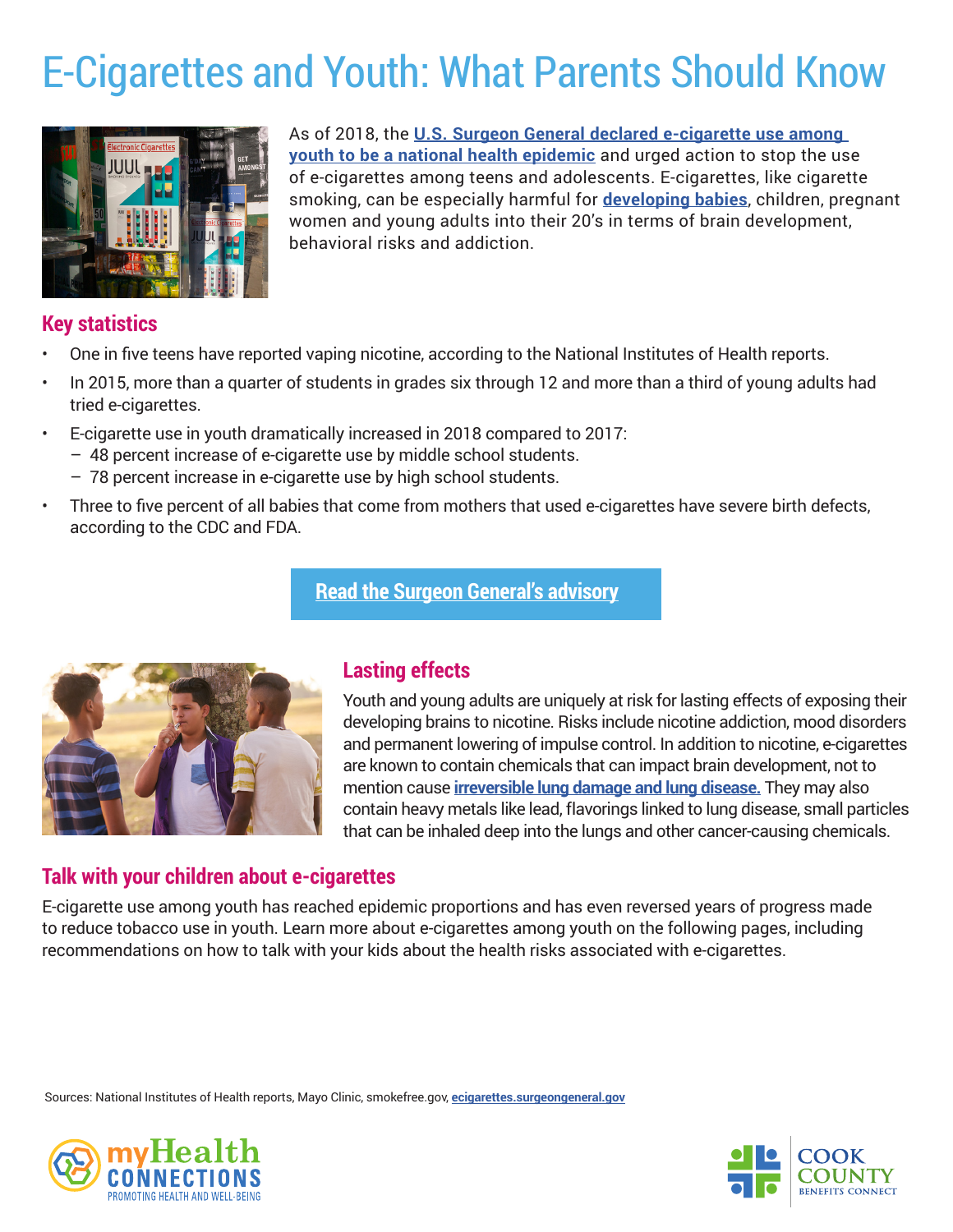# **MERICAN LUNG ASSOCIATION®**



## Are e-cigarettes less harmful than cigarettes?

 *There is no FDA oversight of the manufacturing of these products – which means there is no oversight regarding potentially harmful ingredients.* 

- E-cigarettes almost always contain harmful ingredients including nicotine.
- Acrolein, a known ingredient of many e-cigarettes, causes irreversible lung damage. Nicotine exposure during adolescence and can harm the developing brain.
- The most popular e-cigarette among teens is JUUL
	- All JUUL pods contain some nicotine something many youth don't realize.
	- According to the manufacturer, one JUUL pod may contain as much nicotine as a pack of cigarettes.
- No e-cigarette has been found to be safe and effective by FDA in helping smokers quit.

#### Is there a difference between e-cigarettes and JUULing?

- No. JUULs may look different, but they're actually a type of e-cigarette.
- E-cigarettes are battery powered and deliver nicotine through a liquid which turns into an aerosol.
- The e-liquids come in fruit flavors that appeal to youth.

 *JUUL is more discrete and looks like a USB drive. Other e-cigarettes may look like phones.* 

- Cartridge-based e-cigarettes like JUUL contain nicotine salts that do not produce vapor or visible emissions when the device is used and may make the product even more addictive.
- JUUL claims that some of its pods have roughly as much nicotine as an entire pack of cigarettes.

# How bad is the e-cigarette epidemic?

Most common reasons youth use e-cigarettes $1$ 

39% 31% 17%

Use by "friend or family member"

Availability of "flavors such as mint, candy, fruit, or chocolate"

Belief that "they are less harmful than other forms of tobacco such as cigarettes"

'Wang TW, Gentzke A, Sharapova S, Cullen KA, Ambrose BK, Jamal A. Tobacco Product Use Among Middle and High School Students —<br>United States, 2011–2017. MMWR Morb Mortal Wkly Rep 2018;67:629–633. DOI: http://dx.doi.org/10.